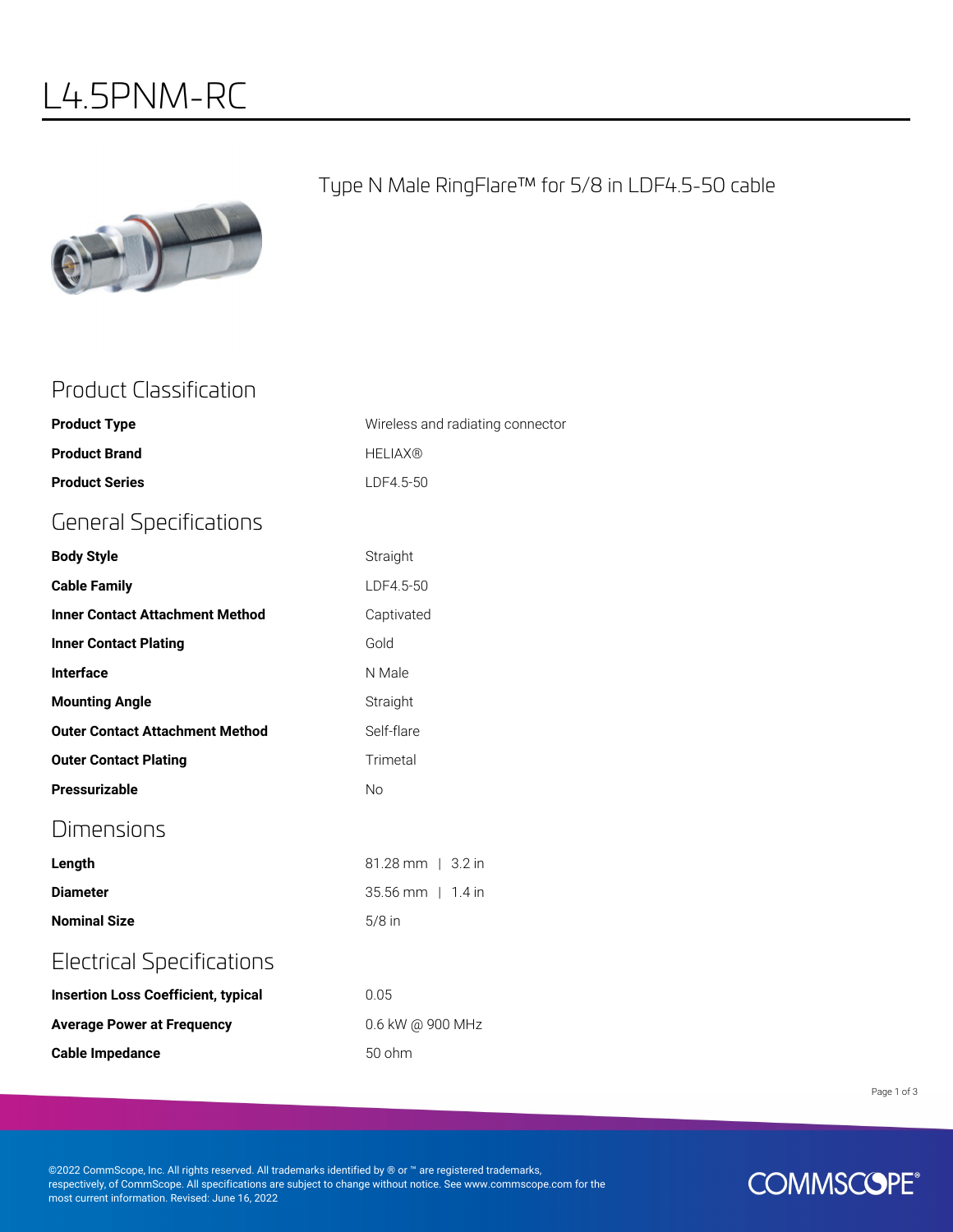# L4.5PNM-RC

| <b>Connector Impedance</b>               | $50$ ohm           |
|------------------------------------------|--------------------|
| dc Test Voltage                          | 2000 V             |
| Inner Contact Resistance, maximum        | $2 \text{ mOhm}$   |
| <b>Insulation Resistance, minimum</b>    | 5000 MOhm          |
| <b>Operating Freguency Band</b>          | $0 - 6100$ MHz     |
| <b>Outer Contact Resistance, maximum</b> | $0.3 \text{ mOhm}$ |
| Peak Power, maximum                      | 40 kW              |
| RF Operating Voltage, maximum (vrms)     | 707 V              |
| <b>Shielding Effectiveness</b>           | $-110$ dB          |

## Mechanical Specifications

| <b>Attachment Durability</b>               | 25 cycles                                   |
|--------------------------------------------|---------------------------------------------|
| <b>Connector Retention Tensile Force</b>   | 889.64 N   200 lbf                          |
| <b>Connector Retention Torque</b>          | 5.42 N-m   47.998 in lb                     |
| <b>Coupling Nut Proof Torque</b>           | 4.52 N-m   39.997 in lb                     |
| <b>Coupling Nut Retention Force</b>        | 444.82 N   100 lbf                          |
| <b>Coupling Nut Retention Force Method</b> | MIL-C-39012C-3.25, 4.6.22                   |
| <b>Insertion Force</b>                     | $66.72 N$   15 lbf                          |
| <b>Insertion Force Method</b>              | MIL-C-39012C-3.12, 4.6.9                    |
| <b>Interface Durability</b>                | 500 cycles                                  |
| <b>Interface Durability Method</b>         | IEC 61169-16:9.5                            |
| <b>Mechanical Shock Test Method</b>        | MIL-STD-202F, Method 213B, Test Condition C |

### Environmental Specifications

| <b>Operating Temperature</b>              | -55 °C to +85 °C (-67 °F to +185 °F)           |
|-------------------------------------------|------------------------------------------------|
| <b>Storage Temperature</b>                | $-55$ °C to +85 °C (-67 °F to +185 °F)         |
| <b>Attenuation, Ambient Temperature</b>   | $20 °C + 68 °F$                                |
| <b>Average Power, Ambient Temperature</b> | 40 °C 1 104 °F                                 |
| <b>Corrosion Test Method</b>              | MIL-STD-1344A, Method 1001.1, Test Condition A |
| <b>Immersion Depth</b>                    | 1 <sub>m</sub>                                 |
| <b>Immersion Test Mating</b>              | Mated                                          |
| <b>Immersion Test Method</b>              | IEC 60529:2001. IP68                           |
| <b>Moisture Resistance Test Method</b>    | MIL-STD-202F. Method 106F                      |

Page 2 of 3

©2022 CommScope, Inc. All rights reserved. All trademarks identified by ® or ™ are registered trademarks, respectively, of CommScope. All specifications are subject to change without notice. See www.commscope.com for the most current information. Revised: June 16, 2022